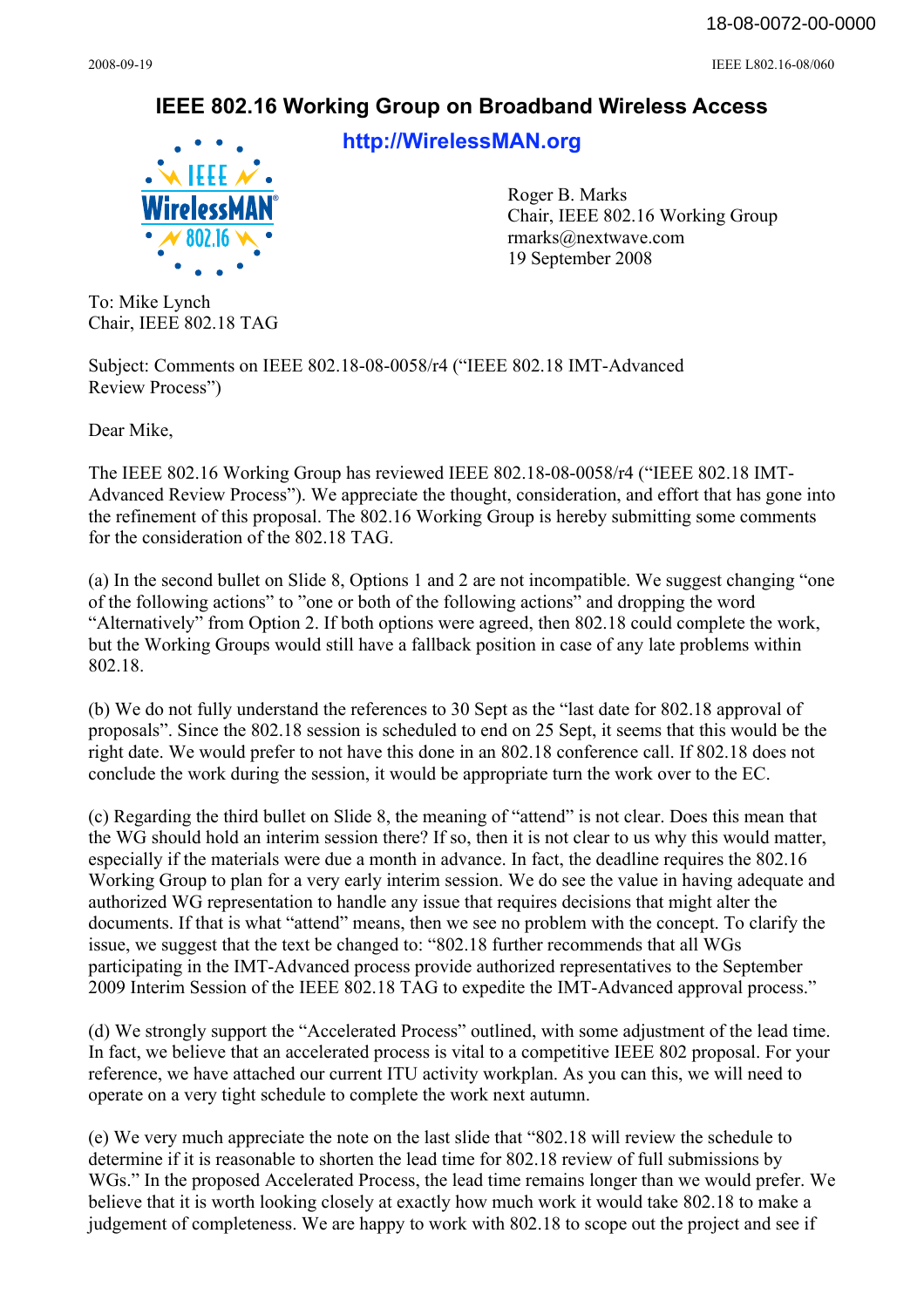the lead time can be shortened. Unnecessary lead time will reduce the quality of the output and make it more difficult for IEEE to mount a proposal that is fully competitive with other IMT-Advanced proposals from outside IEEE.

We look forward to further cooperative interactions.

Regards,

Roger

cc: José Costa, Chair, IEEE 802.16 ITU-R Liaison Group Reza Arefi, IEEE 802.16 Liaison to 802.18 TAG Paul Nikolich, Chair, IEEE 802 Executive Committee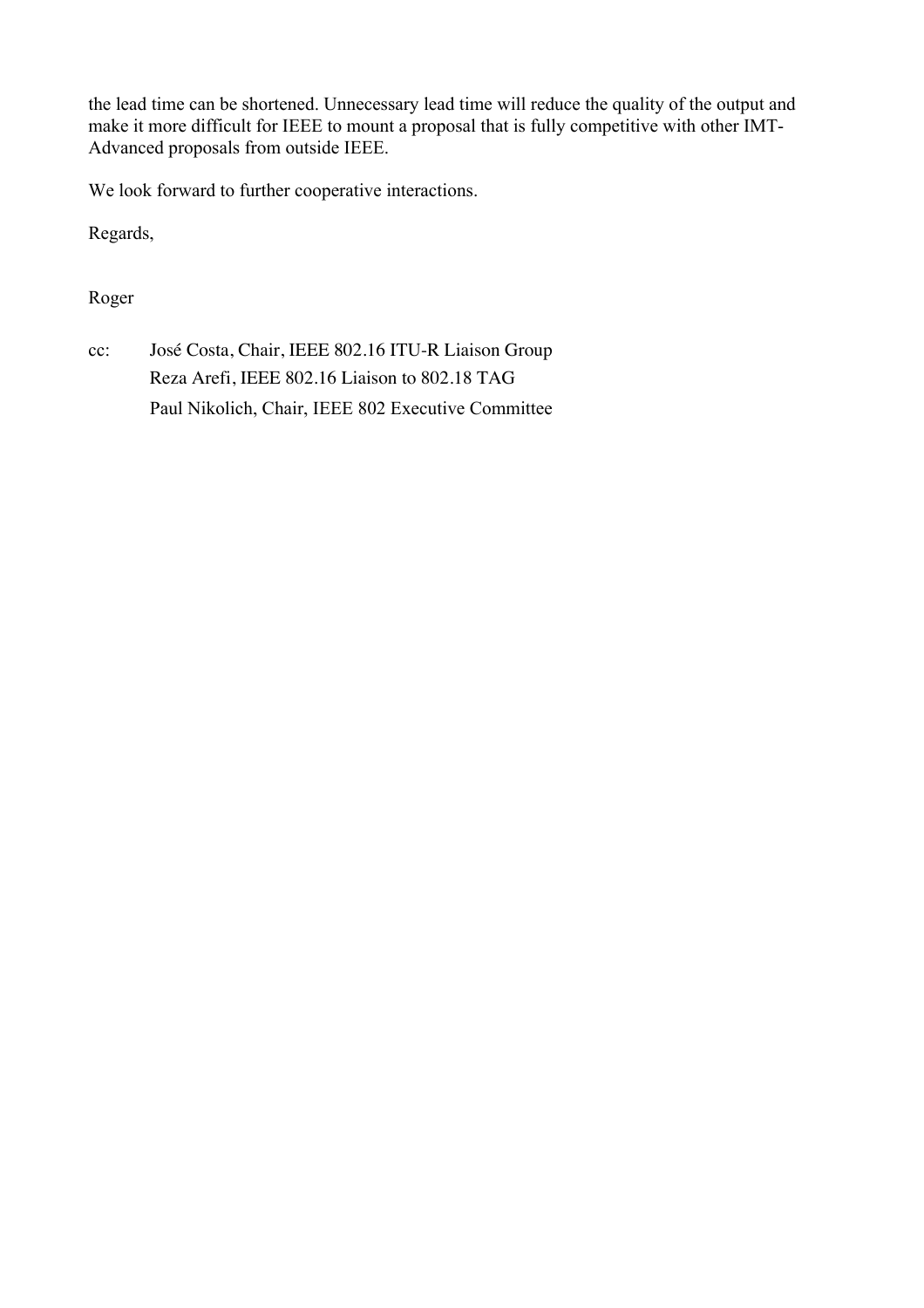## **IEEE 802.16 ITU-R Liaison Group Workplan**

The following table represents a workplan for the IEEE 802.16 ITU-R Liaison Group based on ITU-R and IEEE events relevant to the IEEE 802.16 Working Group.

Note: Highlighted items are related to IMT-Advanced.

| Group/Event             | $\overline{\mathcal{H}}$ | Start          | # days          | End          | Location                       | <b>Actions/Comments</b>                                                                                                                                                                                                                  |
|-------------------------|--------------------------|----------------|-----------------|--------------|--------------------------------|------------------------------------------------------------------------------------------------------------------------------------------------------------------------------------------------------------------------------------------|
| <b>IEEE 802.18</b>      |                          | 8-Sep-08       | 5(4?)           | $12$ -Sep-08 | Kona, HI, USA                  |                                                                                                                                                                                                                                          |
| <b>IEEE 802.16</b>      | $\overline{57}$          | $16$ -Sep-08   | 4               | $19-Sep-08$  | Kobe, Japan                    | Need for ITU-R Liaison Group<br>meeting in September 2008 is not<br>currently anticipated.<br>- Identify acting chair of ITU-R<br>Liaison Group for November<br>meeting.<br>Prepare contribution for the<br><b>IMT-Advanced workshop</b> |
|                         |                          |                |                 |              |                                | - No time for IEEE 802 EC<br>correspondence activity to<br>approve contribution(s) to ITU-R.                                                                                                                                             |
| <b>WiMAX</b> Forum      |                          | $22-Sep-08$    | 5               | $26$ -Sep-08 | Macao, China                   |                                                                                                                                                                                                                                          |
| WP 5D contr. Due:       |                          |                |                 | $1-Oct-08$   |                                |                                                                                                                                                                                                                                          |
| <b>IMT-Adv Workshop</b> |                          | 07-Oct-08      |                 | $07-Oct-08$  | Seoul, Korea                   | Presentation by Jose Costa                                                                                                                                                                                                               |
| <b>ITU-R WP 5D</b>      | 3                        | 08-Oct-08      | $\overline{8}$  | $15$ -Oct-08 | Seoul, Korea                   |                                                                                                                                                                                                                                          |
| WP 5A contr. Due:       |                          |                |                 | $21-Oct-08$  |                                |                                                                                                                                                                                                                                          |
| <b>ITU-R WP 5A</b>      | 2                        | 28-Oct-08      | $\overline{10}$ | $06-Nov-08$  | Geneva, CH                     |                                                                                                                                                                                                                                          |
| SG5 contr. Due:         |                          |                |                 | $3-Nov-08$   |                                |                                                                                                                                                                                                                                          |
| <b>ITU-R SG5</b>        | 2                        | $10-Nov-08$ 2  |                 | $11-Nov-08$  | Geneva, CH                     |                                                                                                                                                                                                                                          |
| <b>IEEE 802.16</b>      | 58                       | $10-Nov-08$ 4  |                 | $13-Nov-08$  | Dallas, TX                     | Plan for the IMT-Advanced<br>submission in 2009<br>Prepare Step 1 contribution<br>towards IMT-Advanced<br>Prepare the third contribution on<br>IMT-2000 Rev. 9<br>Consider SG 5 results                                                  |
| <b>IEEE 802.18</b>      |                          | $10-Nov-08$ 5  |                 | $14-Nov-08$  | Dallas, TX                     | Definition of IMT-Advanced<br>submission process in IEEE<br>802.18                                                                                                                                                                       |
| <b>IEEE 802</b>         |                          | 10-Nov-08 $ 5$ |                 | 14-Nov-08    | Dallas, TX                     | Definition of IMT-Advanced<br>submission process in IEEE 802,<br>with minimized lead time<br>Approval of Step 1 contribution<br>by the EC                                                                                                |
| <b>IEEE 802.16</b>      | 59                       | $12-Jan-09$    | 4               | $15$ -Jan-09 | La Jolla, CA, USA              |                                                                                                                                                                                                                                          |
| <b>IEEE 802.18</b>      |                          | $19$ -Jan-09   | 15              | $23$ -Jan-09 | Los Angeles, CA,<br><b>USA</b> |                                                                                                                                                                                                                                          |